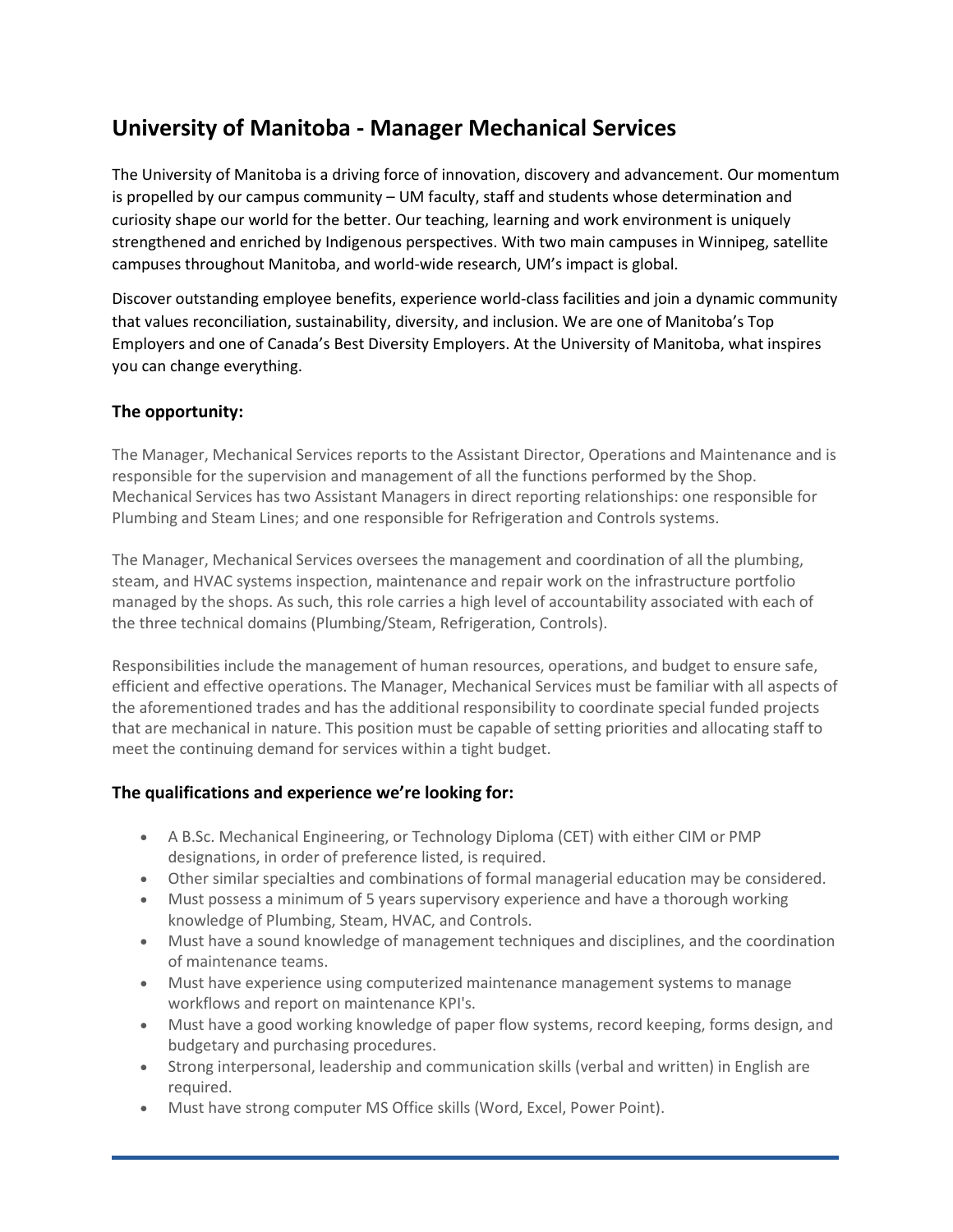- Must have the ability to plan and schedule work; read and interpret plans, specifications and architectural blueprints used in building trades to make estimates for material lists and labour requirements.
- Must have the ability and understanding of the operation of shop tools and equipment.
- Must be physically fit and able to go to any part of the campus including roofs and crawlspace.
- Must have the ability to understand and carry out written and oral instructions; to maintain reports, records and provide estimates and pertinent documentation; and to train and supervise employees.
- Must have the ability to work effectively and communicate with other Physical Plant staff, academic staff and students, consultants and contractors.
- Must have the ability to deal with staff effectively to ensure the work is completed efficiently within the constraints of the Collective Agreement.
- Works independently and takes care of several work tasks simultaneously, be able to move easily from one job assignment to the other and maintains continuity and order required for the work to progress effectively and efficiently.
- The nature of the work requires that the incumbent has considerable technical knowledge in the maintenance and construction fields and be able to make decisions of a technical nature and be able to relate directly to the Consulting Professionals.
- A considerable amount of communication, both verbal and written, are prerequisites for this position. It is essential that the incumbent communicates clearly, concisely and effectively, in order to convey correct information when required.
- In addition to the above, the incumbent must be resourceful, exercise diplomacy and skill in their dealings with the Consulting Engineers, contractors, sub-contractors, suppliers, Government Inspection Agencies and University faculty and support staff, in order to maintain harmonious relationships and bring work tasks to successful completion.
- Satisfactory work record, including satisfactory attendance and punctuality, is required.
- Will be required to provide satisfactory Criminal Record Check and Child Abuse Registry.

# **Why the University of Manitoba?**

Along with being one of Manitoba's top employers, we are proud to provide a collaborative and enriching work environment. In addition to a strong compensation package with a competitive salary, the University provides an exceptional workplace that includes:

- Comprehensive group benefits and pension plan.
- Competitive vacation time.
- Employee and Family Assistance Program.
- A full spectrum of professional development opportunities.

Apply today through the University of Manitoba's recruitment site, UM Careers: https://**viprecprod.ad.umanitoba.ca/DEFAULT.ASPX?REQ\_ID=19928**

## **Closing Date: July 13, 2022**

## **Applications will only be accepted if you apply on UM Careers.**